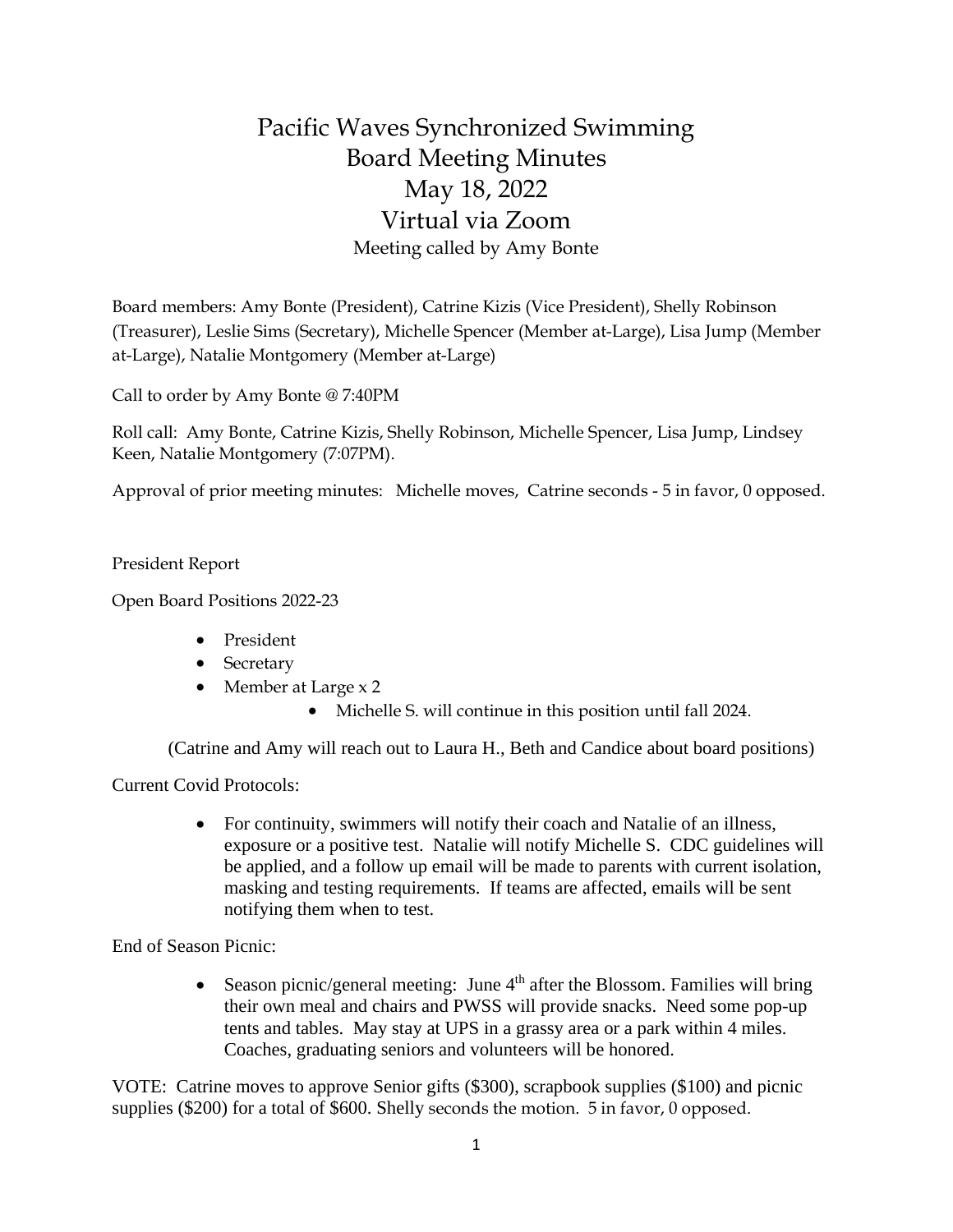Coaches Report: (Natalie)

- Update: Classic Invitational Debrief Went well and clubs were happy despite system issues. Approx. 140 athletes attended.
- "Parent Try It Night" Outcome Fliers and emails went out and social media posts were made, but no parents attended.
- Regionals Outcome

Girls did well despite missing some swimmers. Happy with most placements. Some parking and volunteer difficulty. Meal service for swimmers worked well. Lunch and dinner was ordered and brought to pool/hotel. Swimmer accounts will be billed for these food costs. Shelly will do the same meal service for J.O.'s.

Fit N Synch vs Recreational Masters

Recreational Masters do not compete but practice and learn the routines. Lessons are 1.5 hours. Fit N Synch are 1 hour with the purpose of exercise while learning the basics of artistic swimming. Do we need both or can they be combined into one? Per Shelly and Catrine – Not billed at the same rate and levels are different, so both are necessary.

## Levels Testing in June

Next Wednesday June 25th at the Community Center 4:30 – 6:30PM. Level 1 testing for Novices. Gretchen and Lindsey will be assessing. Permission has been granted for 2 girls will plank on their forearms due to wrist injuries. Natalie emailed Haito for score entering. Possible levels testing this summer for AG 13-15 during summer conditioning.

## • Blossom Meet

Turn in registration by May 21<sup>st</sup>. Attendance:

Mac is attending with intermediates.

Seattle Synchro is attending.

Seattle Cascade is attending with a tech and free routine.

PWSS Masters along with all PWSS teams.

No figures. 2 novice solos and a novice duet. Seattle concessions will be outside. Daniella asked about hospitality room. Natalie will follow up. PNA reimburses for hospitality room refreshments.

• Summer Conditioning and Summer Camp 2022

It will be held at Marine Hills. Summer conditioning will take place on Tues, Wed, Thus 11:15 - 1:00 starting on July 12 through August 25. Summer camps (3 day) August 9-11, 16-18, 23-25. Junior swimmers to assist with camp.

• End of the Season Schedule

FWCC will be available on Saturdays from 8-9:30 and possibly Marine Hills 11:15-1:00PM on Tuesdays for Masters. Last day at FWCC is Friday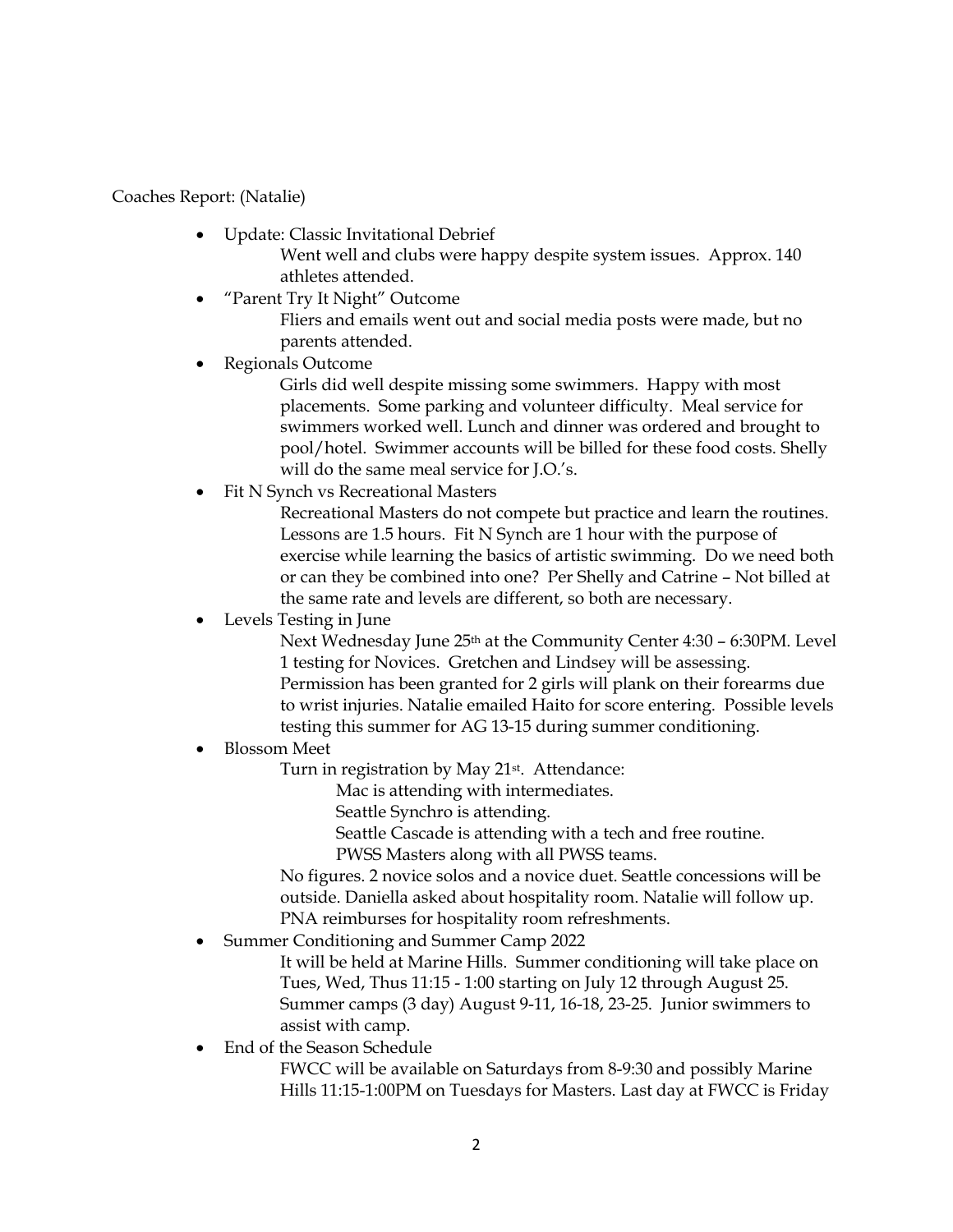June 10<sup>th</sup>. Natalie emailed PHS 2 times and called today. Wants to try for PHS during the 3<sup>rd</sup> week of June, but she did not get a response. The 4<sup>th</sup> week of June from 1:30 – 4:30PM will be in the competition pool at KCAC with 4 lanes.

o Sports psychologist

After regionals the girls exhibited some anxiety. Natalie contacted a sports psychologist - Lori Eaton (Readygolifecoach.com.) Natalie will schedule a zoom before the Blossom for the Juniors and AG 13-15 teams, and then another in person meeting with just the Juniors on Thursday June 23rd at KCAC before or after practice. She charges \$350 per session and also does a 1:1 zoom for \$100 for 45 minutes.

- o Wish List
	- 1. Sports psychologist: Shelly will research costs and possibly billing parents or PWSS covering. Natalie to verify how many girls the \$350 covers.
	- 2. Headsets before JO's or wait till next year? We have 2 sets that play music that broke after only a few uses. The ones on the wish list are different and the coach can communicate with the girls while they are swimming. Coaches feel they are beneficial for JO's. We would need 12 sets. Lindsey will research types and costs.
	- 3. New Wireless Microphones needed immediately.

Shelly will project costs by next week to see if we can afford all wish list items now. Natalie feels like Lori Eaton takes priority over the headsets.

VOTE: Natalie moves to approve Lori Eaton for the Juniors and AG13- 15's for 1 zoom session and then 1 in person session for Juniors. Catrine seconds the motion. 5 in favor, 0 opposed.

PNA Rep Report: (Natalie)

- Travel Tacoma granted PNA \$1000 to PNA to be used for the Classic Invitational.
- Fine Design T-shirt sales profit to PNA \$810.90
- Hosting Regionals next season.
- Lacey gave approval to fix the amplifier. Marc Sahai said the system is solid. Natalie will price out new system and upgrades.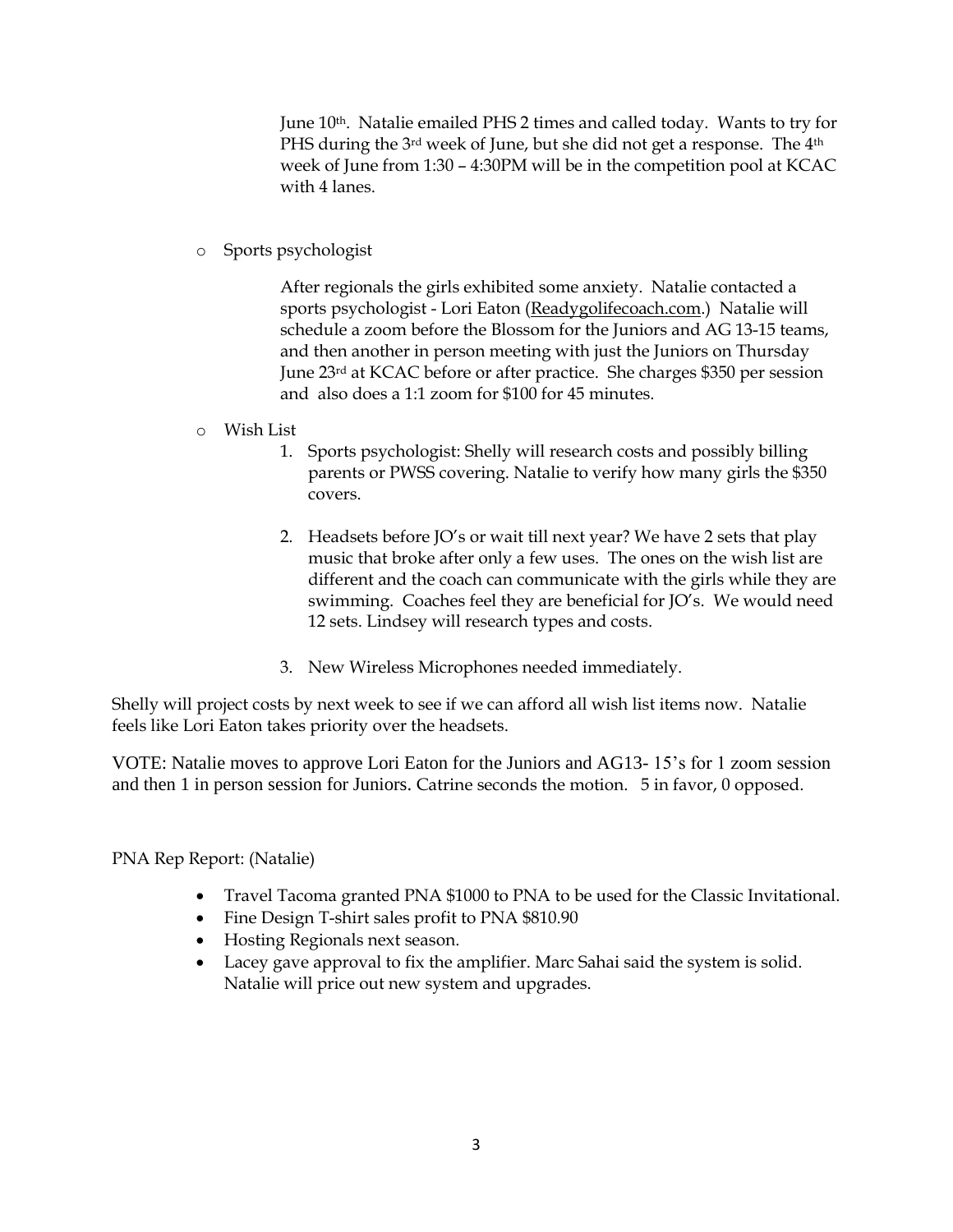Committee/Representative reports:

- Treasurer's report: (Shelly)
	- Coach Checking: \$275.26
	- Checking: \$6,067.77
	- Savings: 12,332.05
	- YTD Income: \$50,201.01
	- YTD Expenses: \$38,158.76
	- Budgeted Total Expenses: \$58,615.00

Need to accept bill.com to receive money for the coach certifications. Shelly will work on it now.

- Fundraising Report: (Amy/Natalie/Shelly)
	- Classic concession stands
		- Gross: \$594.64
			- Expenses: \$135.74
			- Net profit: \$458.90
	- o \$473 in restaurant take overs for the year (does not include the last MOD Pizza take over).
	- o \$423 Total from Amazon (\$60) and Swim Outlet (\$363).

Concessions 2022-23 Season: Regionals concessions will be split between PWSS and Seattle Synchro.

- Recruitment Committee Report: (Amy)
	- o Summer Camp has historically been a great recruiting tool. 2 children are currently registered.
- Social media/Marketing report: (Amy)
	- o Flyers placed at FWCC.
- Merchandise committee report: (Catrine)

New Business: Email should go out to families to bring attention to/to celebrate Emily and Lisa and their participation in trials. Lisa was also invited to the camp, and Emily is in the top 35 in the country. Also highlight the Seniors with pictures. Make social media posts about all the team and individual accomplishments. Make note of the AG 13-15 trio that they put together at the last minute at Regionals. Amy,Natalie,Lindsey,Lisa will work on this.